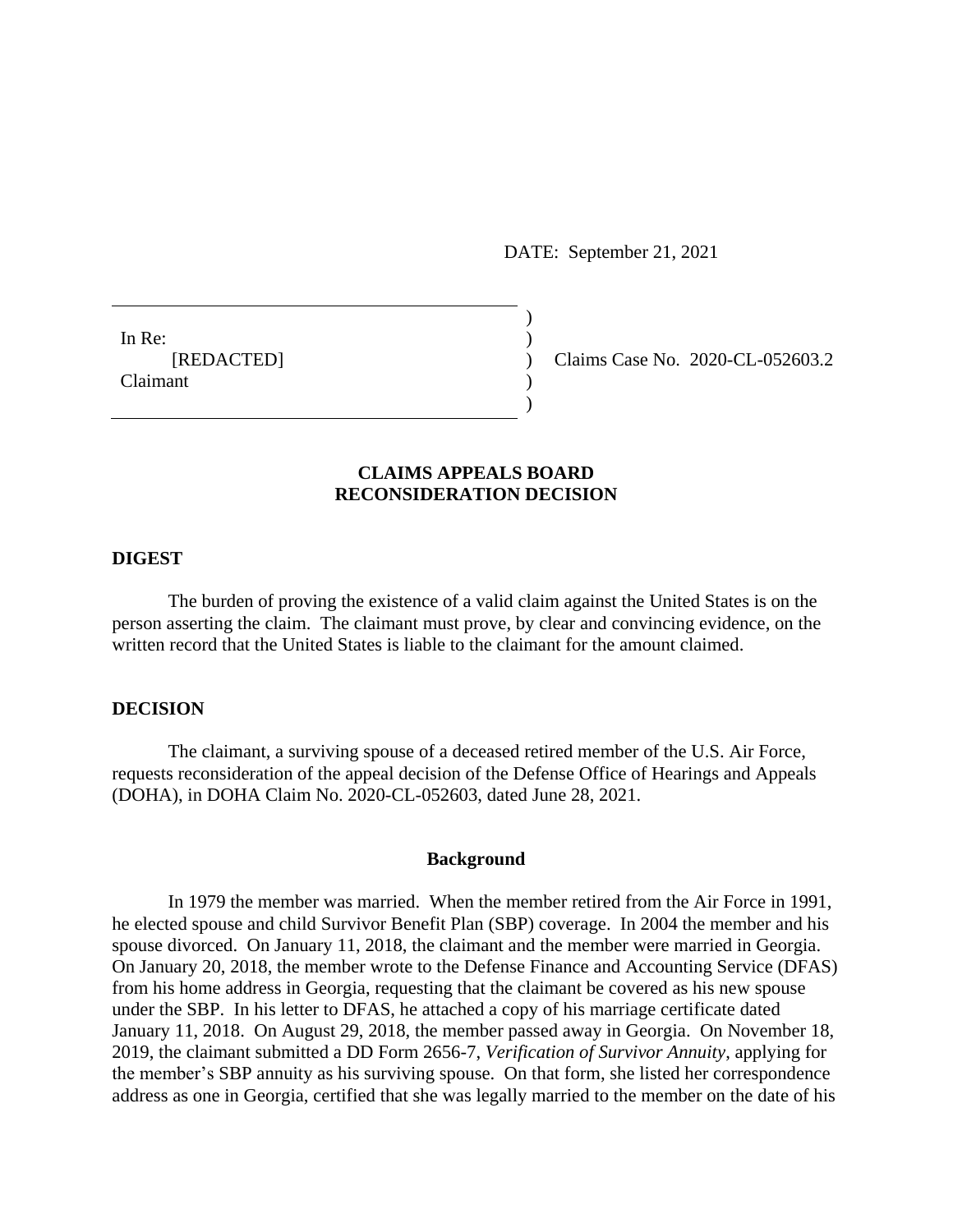death, and listed their marriage date as January 11, 2018. On December 26, 2019, DFAS denied her claim for the SBP annuity as the member's surviving spouse because she was not married to the member for at least one year before his death.

By letter dated March 12, 2020, the claimant's U.S. Senator from Georgia submitted more documentation to DFAS on the claimant's behalf in regards to her claim for the SBP annuity. That submission contained claimant's letter to her senator stating that she and the member were blessed as a committed couple in their church in a 2013 service, but that they did not get married until January 2018. She stated that she and the member lived together as husband and wife from 2013 until his death. She attached the church bulletin that reflects that on July 21, 2013, she and the member participated in a "Blessing of Relationship" ceremony in Georgia. She also attached a letter from the reverend who officiated the ceremony. In his letter, the reverend states that although the ceremony was not a traditional wedding service, it was taken seriously by the parties and the congregation. He also stated that the claimant and the member lived near the church and he knew them to be lovingly committed to each other, as any husband and wife might be.

On March 23, 2020, DFAS issued an administrative report upholding the original denial of the SBP annuity claim on the basis that the claimant and the member were not married for one full year prior to the member's death as required by 10 U.S.C. § 1447(7). On July 13, 2020, DFAS forwarded the claimant's appeal package to DOHA for action.

In the appeal decision, the DOHA attorney examiner upheld DFAS's denial of the claim. He acknowledged that while the claimant, the member and their church treated the ceremony in July 2013 seriously, it is not considered a traditional marriage ceremony by the state of Georgia. Therefore, he found under statute and regulation, that the SBP claim was not payable because the claimant had not been married to the member for a year prior to his death.

In her request for reconsideration, the claimant states that she believes the Department of Defense is still using the wrong date of her marriage to the member. She states that she has made every effort to provide documentation that she and the member were in a common-law marriage in Texas. She states that they lived together in Texas as husband and wife, and presented themselves to others as such. She asserts that she and the member were married for five years prior to his death. She attached a section of the U.S. Code of Federal Regulations (CFR), as well as a section of the Texas Family Code.

#### **Discussion**

Under 31 U.S.C § 3702(a), DOHA has the authority to consider appeals of denials of military member pay and allowances claims, including retired pay and survivor benefits claims, such as the claim for the SBP annuity in this instance. The implementing regulation for 31 U.S.C. § 3702(a), is Department of Defense Instruction 1340.21 (May 12, 2004). Under Instruction ¶ E5.7, the claimant must prove, by clear and convincing evidence on the written record that the United States is liable to the claimant for the amount claimed; all relevant evidence to prove the claim should be presented when a claim is first submitted; and in the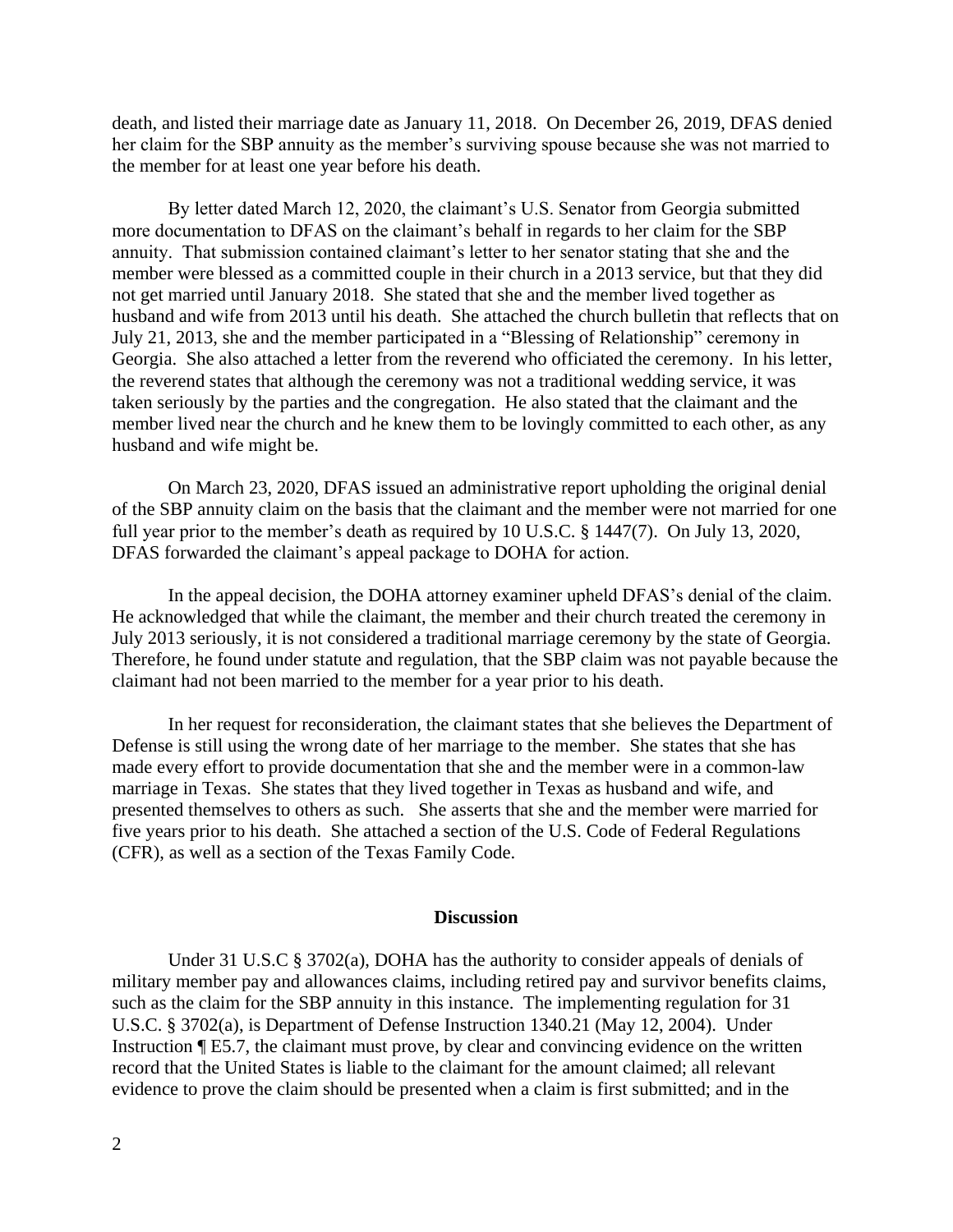absence of compelling circumstances, evidence that is presented at later stages of the administrative process will not be considered. When considering an appeal, DOHA must base its decision on the written record, including the recommendation and administrative report and any rebuttal by the claimant. *See* Instruction ¶ E7.9.

The fundamental rule in adjudicating a claim is that payment may be made only for an expense authorized by statute or regulation. Moreover, it is a rule of statutory construction that when the language of a statute is clear on its face, the plain meaning of the statute will be given effect, and that plain meaning cannot be altered or extended by administrative action. *See*  DOHA Claims Case No. 2012-CL-061105.2 (September 27, 2012).

The SBP program, 10 U.S.C. §§ 1447-1455, was established in 1972 as an income maintenance program for the dependents of deceased members of the uniformed services. Under the SBP, participating members contribute a portion of their retired pay to fund annuity payments for their designated beneficiaries. Participation in the SBP is automatic for members who are married or have dependent children when they become eligible to participate in SBP, *i.e*., when they become eligible for retired pay. *See* 10 U.S.C. § 1448(a)(1) and (a)(2). Once a member has made an election to participate in SBP, participation is irrevocable and cannot be waived by the member. *See* 10 U.S.C. § 1448 (a)(4). If the member ceases to have an eligible spouse beneficiary and later remarries, he may decline coverage for the subsequent spouse if he does so within the first year of marriage. *See* 10 U.S.C. § 1448(a)(6). The Service Secretaries have delegated their authority under the SBP law to DFAS.

Under U.S.C.  $\S$  1450(a)(1), a spousal annuity is to be paid to a member's widow as defined in 10 U.S.C. § 1447(7). Section 1447(7) states:

(7) Widow.- - The term "widow" means the surviving wife of a person who, if not married to the person at the time he became eligible for retired pay- -

> (A) was married to him for at least one year immediately before his death; or

(B) is the mother of issue by that marriage.

The claimant was not married to the member at the time he retired from the Air Force in 1991, and no issue was born of their marriage. They were married on January 11, 2018, and the member died on August 29, 2018, less than one year after their marriage.

The claimant now asserts that she and the member were married over the one-year statutory limitation under the common law of the state of Texas. The Secretary of Defense has issued implementing regulations under the authority of 10 U.S.C. § 1455, regarding this matter. The Department of Defense Financial Management Regulation (DoDFMR), volume 7B, chapter 44, paragraph 440201, *Spouse (Including the Spouse of a Common-Law Marriage)*, states that the spouse of member who marries a member after retirement becomes eligible upon the first anniversary of the marriage. Common-law marriage is defined in volume 7B as "a marriage recognized by state law that is not solemnized by religious or civil ceremony as defined in